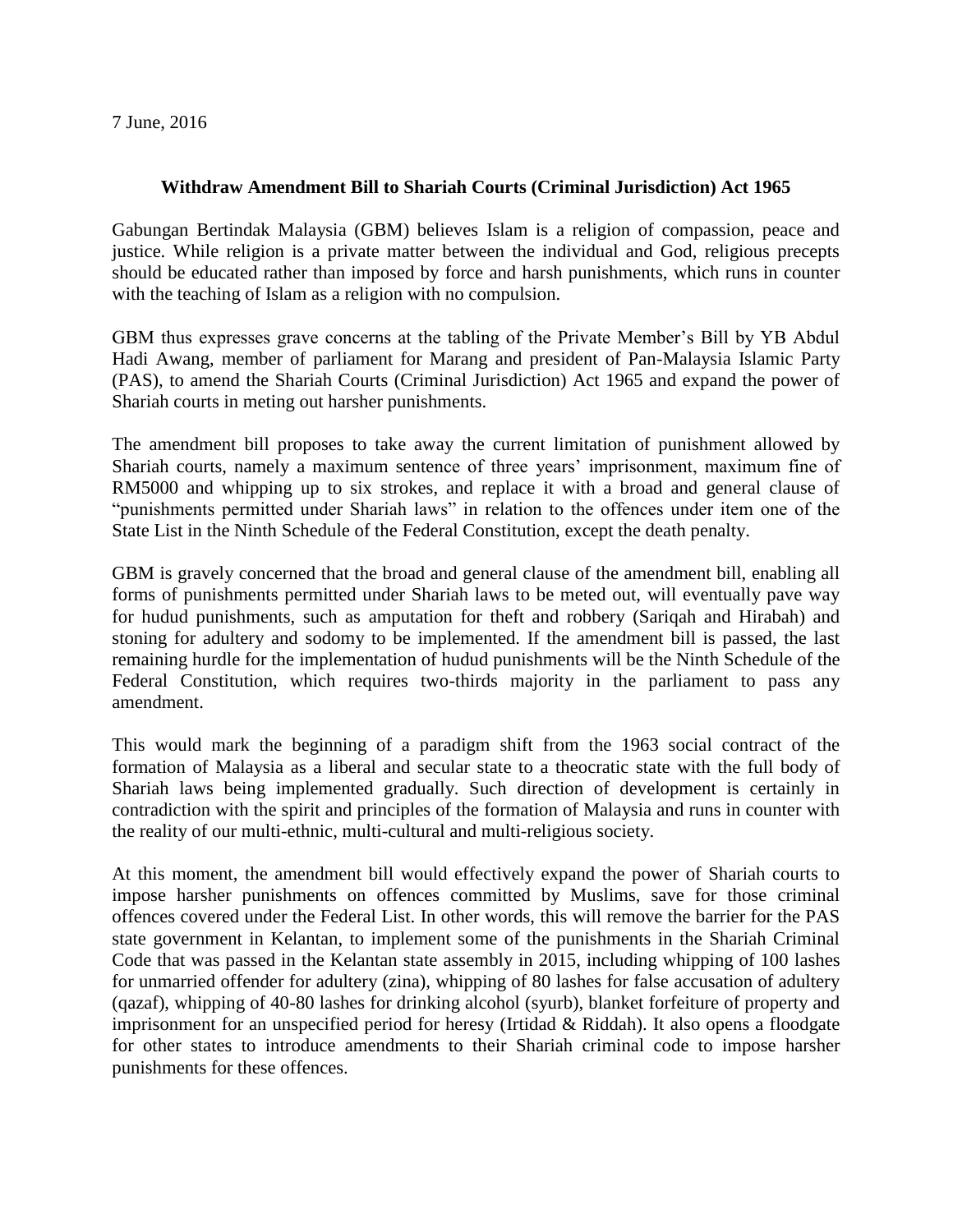While GBM welcomes the dropping of death penalty as punishment in the amendment bill, we maintained that punishment of whipping causes serious bodily harm and constitutes a form of torture, inhuman and degrading treatment that are inconsistent with international human rights law, forfeiture of property is in violation of Article 13 of the Federal Constitution, which protects the right to property. The country has abolished indefinite detention under the Internal Security Act and imprisonment for an unspecified period as a form of punishment is unjust and should no longer be accepted.

GBM is also concerned that more injustices may arise with the evidence requirements as proposed under the Shariah Criminal Code 2015 of Kelantan, which only male Muslims have full competence to testify as witness in all offences and at least four witnesses are required in proving adultery offences. For instance, a woman accusing her husband of adultery may potentially face qazaf offence and be punished with 80 lashes of whipping, if she is not able to produce four male witnesses. Such a demanding evidence requirement poses a high risk of false accusation, especially in a highly patriarchal society. There are also questions as to the weight of scientific evidence and circumstantial evidence given in the Shariah criminal judicial process.

We therefore call on YB Abdul Hadi Awang to withdraw the private member's bill.

The statement is endorsed by the following Member Organisations of GBM:

- 1. Anak Muda Sarawak (AMS)
- 2. ENGAGE
- 3. The Federation of Alumni Associations of Taiwan Universities, Malaysia (FAATUM)
- 4. The Kuala Lumpur and Selangor Chinese Assembly Hall (KLSCAH)
- 5. Kumpulan Aktivis Mahasiswa Independen (KAMI)
- 6. LLG Cultural Development Centre (LLG)

7. Majlis Perundingan Malaysia Agama Buddha, Kristian, Hindu, Sikh dan Taoism (MCCBCHST)

- 8. National Indian Rights Action Team (NIAT)
- 9. Negeri Sembilan Chinese Assembly Hall (NSCAH)
- 10. Partners of Community Organisations, Sabah (PACOS Trust)
- 11. Penang Chinese Town Hall (PCTH)
- 12. Persatuan Aliran Kesedaran Negara (Aliran)